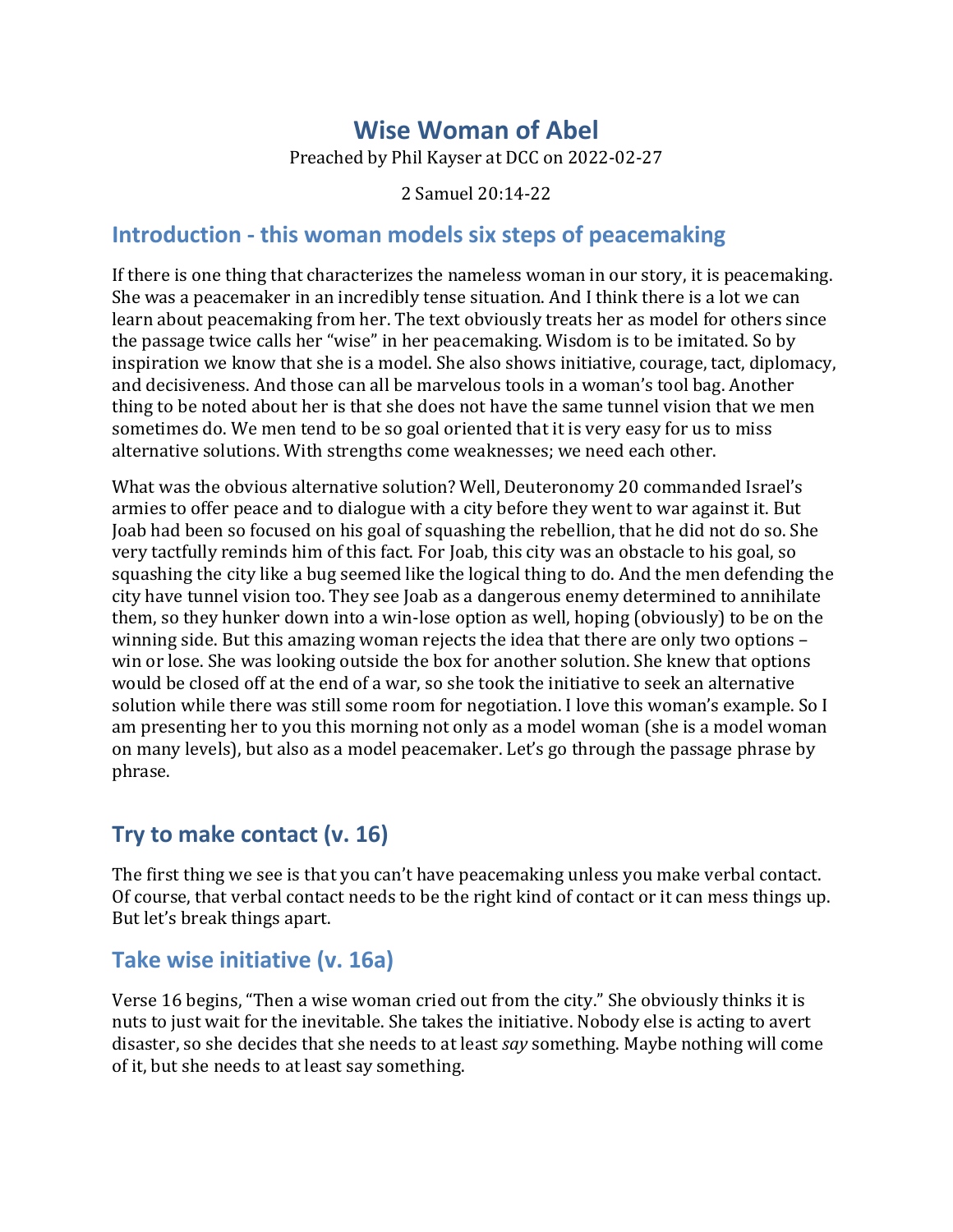Now I will grant you that there are people who take initiative who actually make matters worse, so this point by itself does not guarantee peace making. In fact, it can be peace breaking. So the word "wise" is an essential adjective in the outline. It was wise initiative. And let me define initiative. Initiative is 1) doing the right thing, 2) without having to be told, 3) in a proactive manner, 4) and despite discouraging prospects. Have you taught your children to take initiative? It's an incredibly important tool for success. Let me repeat that definition. Initiative is 1) doing the right thing, 2) without having to be told, 3) in a proactive manner, 4) and despite discouraging prospects. It's the opposite of being passive and waiting for something good to happen or waiting to be told what to do.

And all through this sermon I am going to be giving side applications. And I'm going to do that right now: Don't ever think that a submissive woman must be a passive woman. The Proverbs 31 woman was anything but passive. I like what Mary Kay Ash said on this subject. She said, "There are three types of people in this world: those who make things happen, those who watch things happen, and those who wonder what happened." And here was a woman who made things happen *without ceasing to be a wise woman.* 

And sometimes women second-guess themselves as to whether they have authority to take initiative. I'm going to embarrass my wife by using her in yet another illustration - this time as an illustration of initiative. My wife knows my desires, passions, and vision for the future, the oversight I have given on the budget, and my philosophy of the family, and because of that, she can make snap decisions without having to consult me in an emergency. She anticipates what I want, and takes initiative, even if I haven't necessarily thought of it myself. Some of you have recently read the book, Traction. Joel recently introduced me to it, and I discovered that Jarrod introduced it to his company five years ago. It's an amazing book for business. Kathy and I have both recently read it. You might want to apply some of those principles for how you lead your family. Obviously you can't hire and fire members from your family, but there are principles that can apply.

One of the key things in the Traction book is having the right people in the right seat and not micromanaging them. This results immediately in an increased output from combined effort. And we call this synergy. We've talked about synergy many times, so I'm not going to dwell on it. Let me use an illustration that I don't think I have used before. A single thread may be able to hold up one pound. You would expect, that three threads that are wound together would hold up three pounds, but in reality those three threads put together can hold up 8 or 9 pounds. Six threads multiply that effect. And I have shared with you before the synergy of a team of horses.

The ideal marriage is a marriage that has synergy – where the man and the woman can get much more accomplished together than they would have accomplished when not married. And why do they accomplish more? Because of the economic principles of synergy, division of labor, specialization, and initiative. And I have talked enough in the past about us men not being micromanagers.

But let's examine how this woman had godly initiative that didn't undermine her leadership. The proof can be seen by the fact that the leaders were unanimous in agreeing with her idea in verse 22. She had anticipated the desires of the leadership rather well,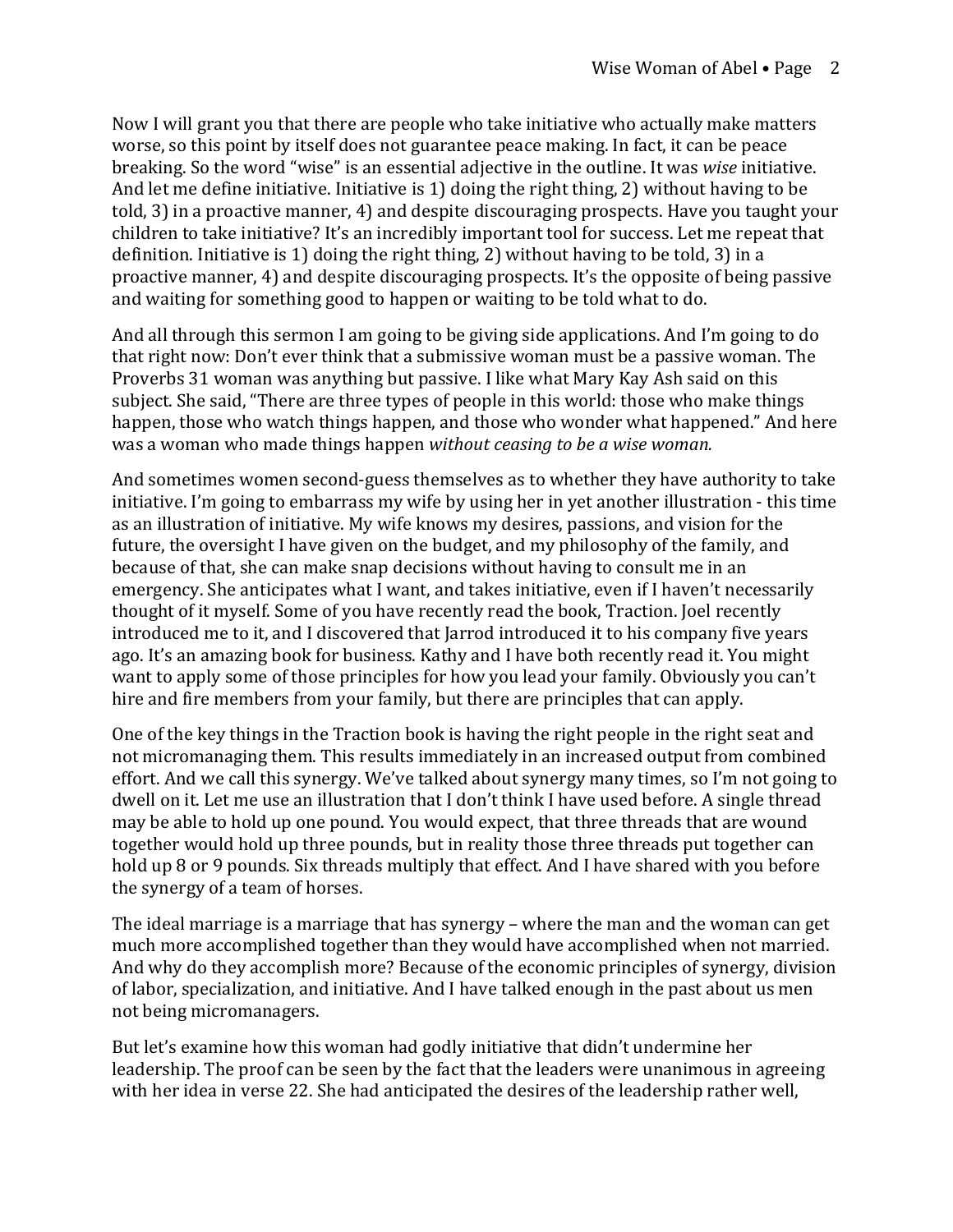even though they themselves had not thought of this idea. That's the kind of woman you want side by side with you. You don't have to micromanage her. You know that her initiative is always going to be engaged in your best interests. And that was true even though this was a very stressful situation. I love this woman. She is just like my wife (well, other than throwing heads over walls - but she is just like my wife) who anticipates my desires and takes initiative without having to be told to do so. And yet she is in total submission to me. And in conflict resolution, people of initiative are indispensible because they can take the needed action at just the opportune time. In real life you don't have a perfect schedule. There are constant interruptions and God brings divine opportunities you hadn't anticipated.

## **Be courageous/bold (v. 16)**

And that brings up the second subpoint under "Trying to make contact." Sometimes this takes courage and boldness. With arrows flying through the air, it was probably dangerous for any one of the soldiers to stick his head up over the wall. And yet, somehow this woman found a person who was somewhat isolated from the rest of the army. I think she is on a different part of the wall than where the battering of the walls is happening. We aren't told how it happened, but she finally saw a person close enough to yell at, yet far enough away from the center of battle that she could stick her head above the wall and yell at him and try to get his attention. When that rare opportunity presented itself, she wouldn't have had time to go the leaders of the city and ask them if she could talk to that person. The opportunity would have been lost. She knows that she needs to snatch the opportunity while it was still there and she yells out. So there is initiative, but there is also boldness in doing this. There was some risk in her doing this.

Sometimes being a peacemaker can make you a bit nervous. I shared with you once before that at Trinity Pres I had to engage in an intervention on behalf of a woman who was being abused by her husband. I was calm, but forceful in telling this man that what he was doing was illegal, but more importantly was against God's moral law and he needed to quit it. He flew into a rage and tried to punch me in the head. I told him, "You can beat me up, but it is my responsibility before God to confront you." Initially he got even angrier, and I really wondered if I was going to be beaten to a pulp. But after talking him down, the guy calmed down, repented, and we were able to make progress on peacemaking – and especially dealing with his anger, which he had never learned to control. The point is, it sometimes takes boldness and courage to be a peacemaker. It takes boldness to stick your head up over the wall when the arrows are flying. And if we are too timid, we are less likely to be good peacemakers.

## **If need be, involve others (v. 16b)**

The third subpoint under "trying to make contact" is there are times when you cannot do it yourself and you need to involve someone else. This woman could not get Joab's attention, so she yells at this soldier, "Hear, hear! Please say to Joab, 'Come nearby, that I may speak with you." Now, in some circumstances this could have been meddling. If the leaders were already trying to parley with Joab with a white flag of negotiation, it would have been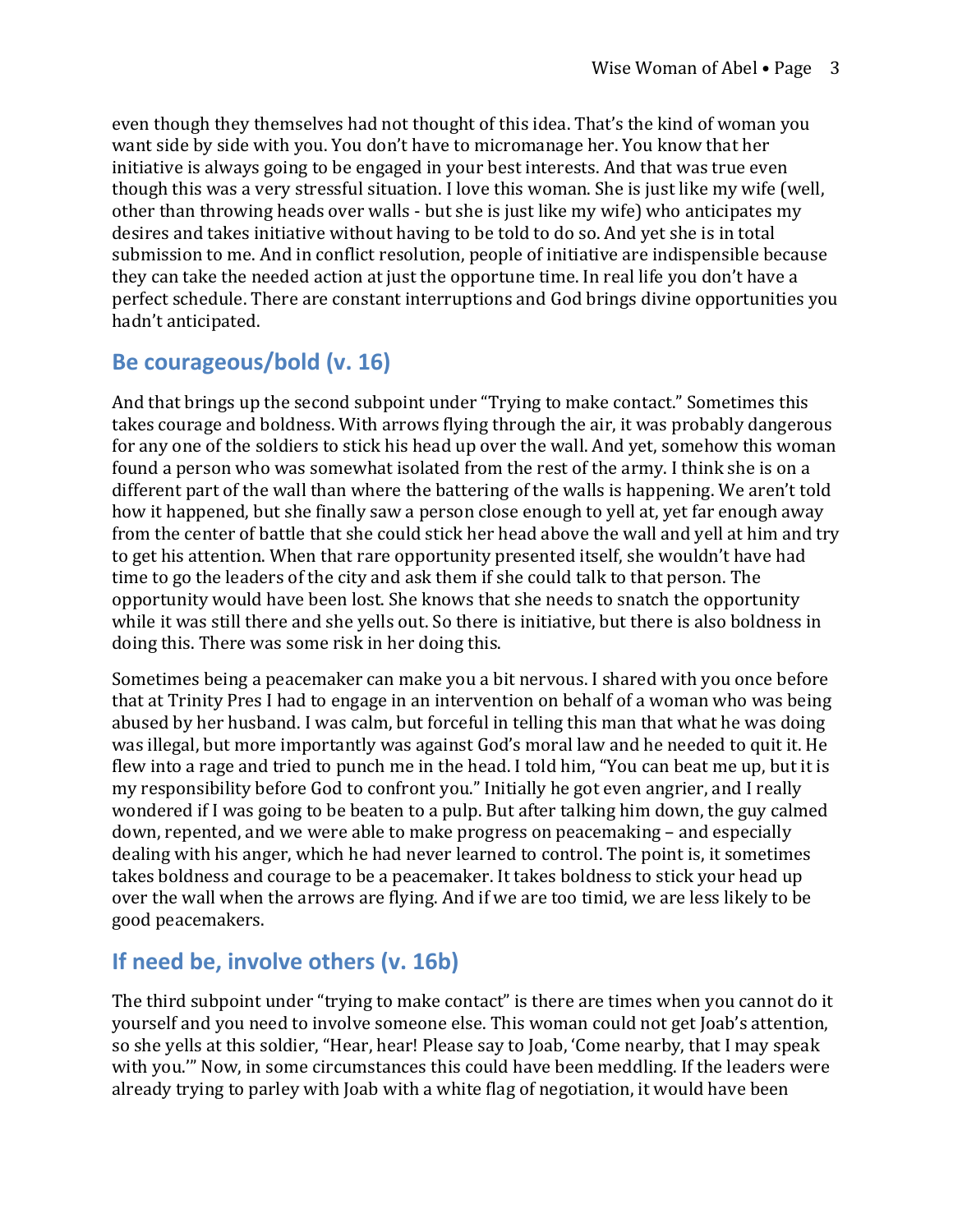presumptuous for her to do her own negotiations independently. In fact, it could have been an act of rebellion. But what she was doing was trying to act in a way that would not undermine the leadership, and yet recognizing that the leadership either did not have the opportunity to act or were failing to act for another reason. So she tries to conscript help. She yells for a person to bring Joab over. Why the soldier even bothered to listen to her, we aren't told. But he must have been intrigued by her demeanor, and he called Joab.

# **Try to gain a hearing (v. 17)**

The woman then tried to gain a hearing with Joab. And it is so important that we try to gain a hearing when hostilities have made people unwilling to listen to each other. It takes effort and EQ, and verbal wisdom to gain a hearing. Verse 17.

*2Sam. 20:17* When he had come near to her, the woman said, "*Are* you Joab?" He answered, "I *am.*" Then she said to him, "Hear the words of your maidservant." And he answered, "I am listening."

So in that verse she accomplished the general goal of point number  $I$  – try to gain a hearing. They may not want to listen to you, but try to gain a hearing anyway. It may take courage. It may take initiative.

#### **But do so with humility (v. 17)**

But I want you to notice that she gained this hearing with humility, not with arrogance. She said, "Hear the words of your maidservant." That is a very humble and self-effacing statement. Humility deescalates tensions. You are much more likely to gain a hearing from a hostile person if you approach him with humility than if you approach him angrily and arrogantly. I am your maidservant. I am here to serve your best interests. So that is Roman numeral  $I - try$  to gain a hearing.

# **Speak with confidence (vv. 18-21)**

#### **She speaks with authority as one who is in the right**

But the fact that she was humble did not mean she was servile or that she lacked confidence. And that is Roman numeral II. I think it was her very confidence that gained her a hearing. We will look at verses 18-21 in more detail in a little bit, but I want you to notice three things about her speech that make Joab take her seriously.

First of all, she speaks with authority. She obviously had no personal or positional authority over *him*, but there were three things that gave her whole demeanor an authority that came from God. And the first thing that gave her a sense of authority is that she knows what she is talking about and she knows that she is right. Let's just read through verses 18-21 in one fell swoop, and then I will comment on it.

*2Sam. 20:18* So she spoke, saying, "They used to talk in former times, saying, 'They shall surely seek *guidance* at Abel,' and so they would end *disputes.*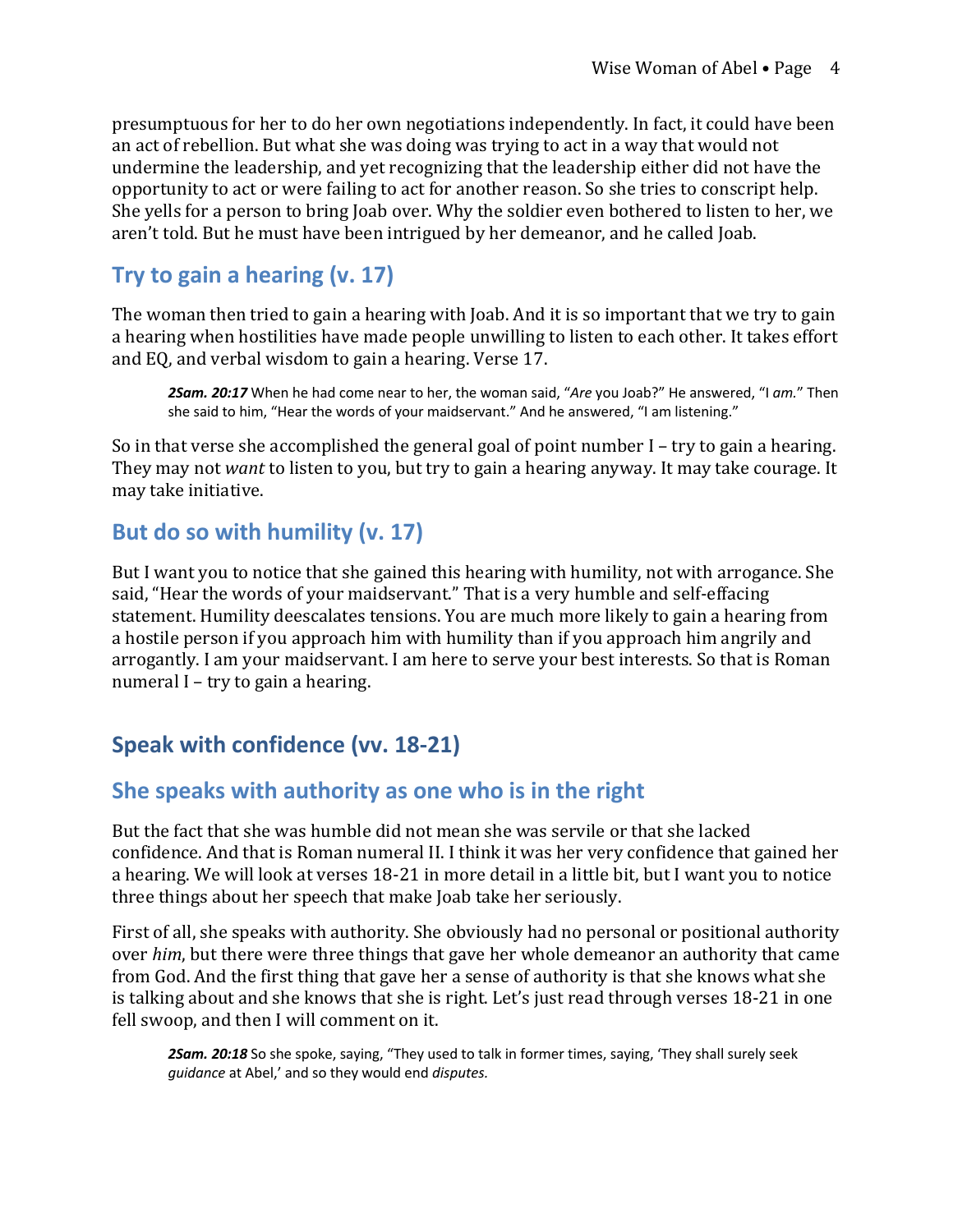*2Sam. 20:19* I *am among the* peaceable *and* faithful in Israel. You seek to destroy a city and a mother in Israel. Why would you swallow up the inheritance of the LORD?"

*2Sam. 20:20* And Joab answered and said, "Far be it, far be it from me, that I should swallow up or destroy!

*2Sam. 20:21* That is not so. But a man from the mountains of Ephraim, Sheba the son of Bichri by name, has raised his hand against the king, against David. Deliver him only, and I will depart from the city." So the woman said to Joab, "Watch, his head will be thrown to you over the wall."

How could she be so confident? How could she speak with such authority? Well, think about it. If the leaders are presented with an alternative: kill the rebel Sheba or have the city and all its men destroyed, do you think they are going argue? I don't think so. This was not an ill-founded confidence. She knew what her leaders would want. And it was *being in tune* with what they would want that enabled her to speak with such authority.

Let me use an illustration of the difference between confident initiative that is not under authority versus confident initiative that is under authority. At our previous church there was a woman who was married to a military man who would be gone for months at a time. (And she has said that she doesn't mind me telling you this story. I've told it once before.) Anyway, the woman asked my wife for counsel on how to deal with conflict in their marriage. She said that the first month that her husband was back was horrible because they would have constant conflict. Well, as my wife dug a bit into what was happening it became quickly evident that when the husband was gone, the wife would see herself as in charge and when he came back she would have to transition to seeing him as in charge. When he was gone she would do things her way and when the husband came back, she would have to switch to doing things his way, and there was a period of conflict and adjustment. And it wasn't like either of those ways of doing things was bad – it was just *two different ways*.

Anyway, Kathy told the woman that when I (her husband) am gone I am still in charge and she tries to anticipate exactly what I would want. And she taught our kids to do the same thing with *their* bosses – anticipate their desires even before they tell you. Anyway, because Kathy always acted as if I was in charge whether I was present or not, her behavior never had to change whether I am present or gone. There might be some things she might have to ask my guidance on, but for the most part she knew what my leadership would want and there was no period of adjustment when I came back. And she told the woman to make it her goal in life to be a helpmeet and to try to understand and anticipate her husband's philosophy and desires. Well, she did. And just that little adjustment completely solved their problems. That woman no longer lived independently when the husband was gone, and the transition after deployment was finished was as smooth as could be. Though she continued to make decisions with confidence and skill, it was not an independent confidence or initiative. And I believe this woman's confidence was not an independent confidence, but a confidence in knowing exactly what the city leaders would want. It was a confidence that she was doing the right thing. And who knows, she may have even been the wife of one of those city leaders, though we don't know that.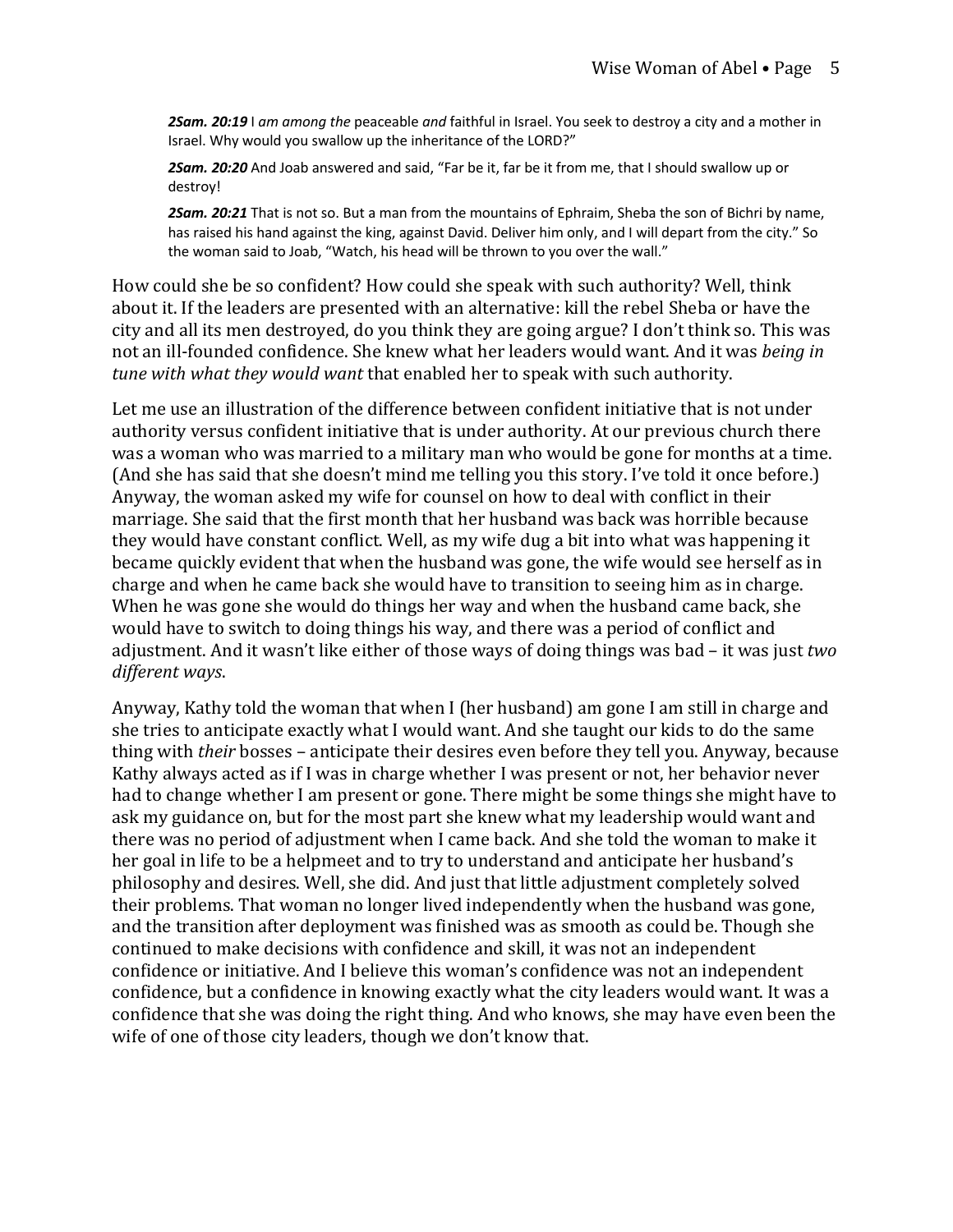# **She speaks with confidence as one who is in line with God's law (cf Deut. 20:10-14 and the implication of v. 18)**

The second thing that gave her confidence was that she knew that Joab had violated God's law and what she was asking for was something that Deuteronomy 20 mandated anyway to talk to the city before you war against the city. Commentators point out that this is one of two things implied in her phrase, "They used to talk in former times, saying, 'They shall surely seek guidance at Abel,' and so they would end disputes." Obviously it is giving a historical fact about Abel being a place that people would go to for wisdom (and some people think for prophetic wisdom, since Deborah too was called a mother in Israel – but that is debated). But commentators point out that this was also a polite way of asking, "Why did you declare war without ever talking to the leaders of this city – without ever asking for their counsel? That's what people *used* to do." Deuteronomy 20 mandated talking to the leaders of even a *pagan* city before declaring war upon it – how much more so upon an Israelite city? And how much more so in a city that specialized in the past in peacemaking. Some commentators believe that it is almost certain that Deuteronomy 20 was in the background of her thinking.

So knowing God's Scriptures gave her authority. There have been times when I have had to confront a person about sexual immorality or something else and especially at my previous church I had a couple people tell me, "The Bible says, 'Judge not that you be not judged."" And my response? "Oh, I'm not judging you; God is. I'm just telling you what God thinks. I'm a sinner just like you are, but both of us need to listen to God when He clearly speaks in the Scripture." Even if you have no authority over a person, 1 Peter 4:11 calls us to speak with the authority of being an oracle of God or a mouthpiece of God. How does a wife do that with her husband? She meekly shares a Scripture. "Don't you think that it would be better to do things this way?" She has all the authority of God backing her up on that Scripture. You are speaking on God's behalf when you speak Scripture.

Peacemaking is not just telling people to quit fighting and to be nice. That's humanism. *Biblical* peacemaking is approaching the conflict from the objective status of knowing the truth and standing on the side of truth. Too much peacemaking out there ignores the truth and sweeps sin under the carpet because it values peace more than truth. That's not true peacemaking. Ken Sande calls it Peace Faking. So she had confidence because she knew she was right. Second, she had confidence because she had the authority of Deuteronomy 20 behind her.

## **She speaks with confidence in standing for something that is in Israel's best interest (v. 19)**

#### **In effect Christian nation should not fight Christian nation**

The third thing that gave her confidence was that she was seeking something that was actually in Joab's best interest and in Israel's best interest. Verse 19: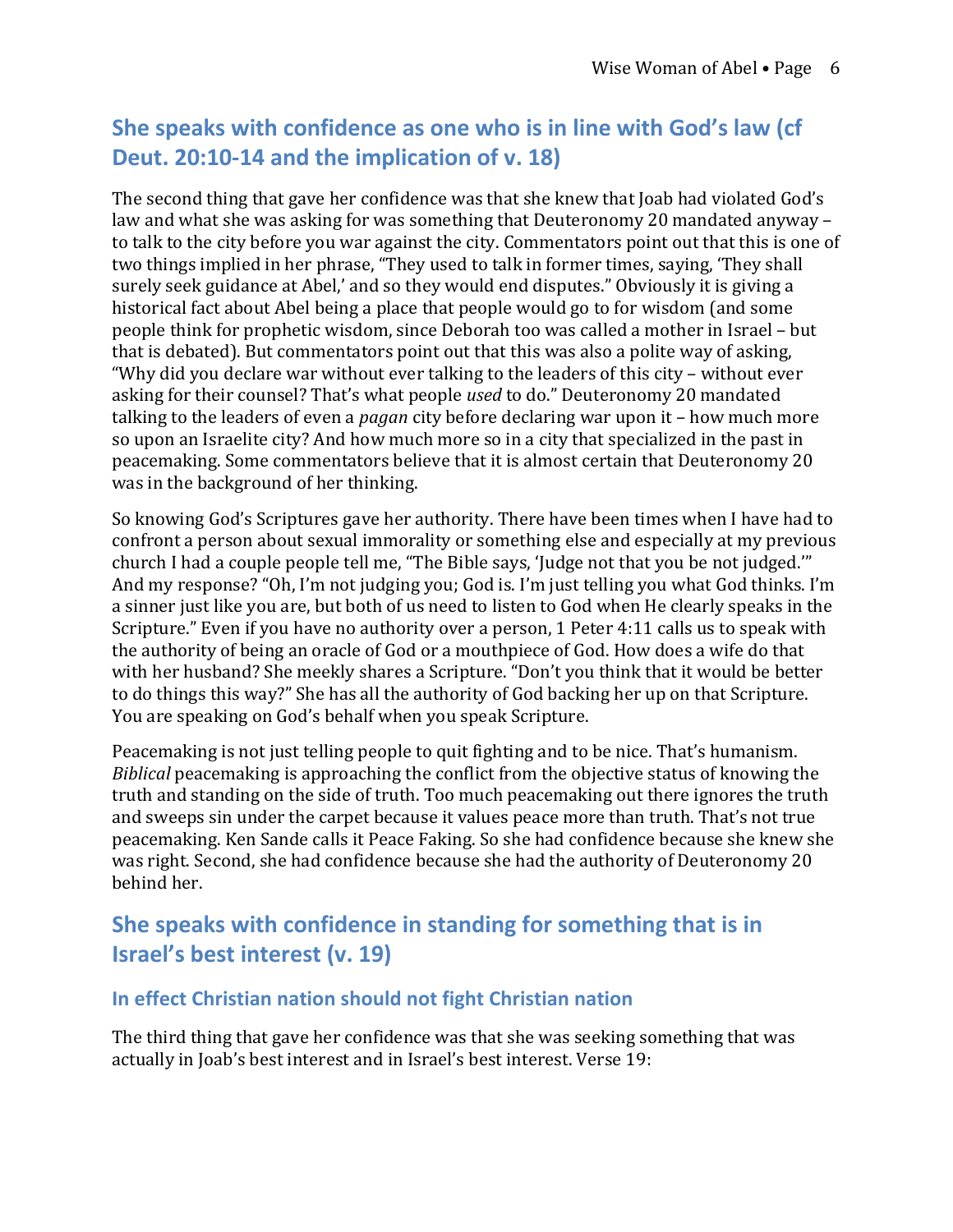*2Sam. 20:19* I *am among the* peaceable *and* faithful in Israel. You seek to destroy a city and a mother in Israel. Why would you swallow up the inheritance of the LORD?"

This implies three things. First, it implies that a Christian nation should not be fighting a Christian city. It is definitely not in the country's best interests.

#### **"a mother to Israel" – It was a city that served Israel's interests and had nurtured Israel.**

Secondly, by calling the city of Abel "a mother to Israel," she was probably making a reference to the protective status that this city had served Israel with down through history. Now, it may have some other implications of being a prophetic center as well, though I'm not quite so certain of that. But since it was near the northern border, it had born the brunt of invasions and had served Israel well. It was certainly not in Israel's best interest to be destroying Abel – one of the key defensive cities for David. There is debate on the exact meaning of the term, but there is no mistaking the implication that you shouldn't be attacking your mother. You need your mother. It's not in your best interests to attack your mother.

#### **"swallow up the Lord's inheritance" – Joab is taking something that does not belong to him**

And then the third reason she had confidence in speaking to Joab was that God had given the tribe of Dan this city as an inheritance, and it was not for the taking of any other tribe. Why are you eating or swallowing up something that doesn't belong to you? If the Lord has given this city as an inheritance to us, you are obviously out of the Lord's will to independently take it from us. She obviously wasn't aware of the situation of Sheba being a rebel against David. Sheba may have told the city a totally different story - probably had. But in any case, this represents her initial shock that Israel would attack and try to take away a part of the inheritance of the tribe of Dan. But the point I am making is that she was able to speak out of confidence because she felt that what she was doing was in the right.

A peacemaker cannot go into a peacemaking situation without having confidence in the rightness of doing so. Some of the peacemakers that America sends out to other countries are in a bind because they are really not defending a policy that is defensible. It's really hard to convince people to be at peace when you are not in the right. If Abel had started this war, she would have made no progress with Joab. If she was timid, nothing may have happened. If she was only concerned about her own skin, nothing may have happened. But her confidence in God's Word and that a resolution could be achieved won the day.

## **Try to focus on a basis for trust (vv. 18-19a)**

#### **History of wisdom (v. 18a)**

The third major thing that her speech accomplishes is that it is trying to build a basis for trust. Why should Joab trust her, and why should he trust the city? Well, verses 18-19 show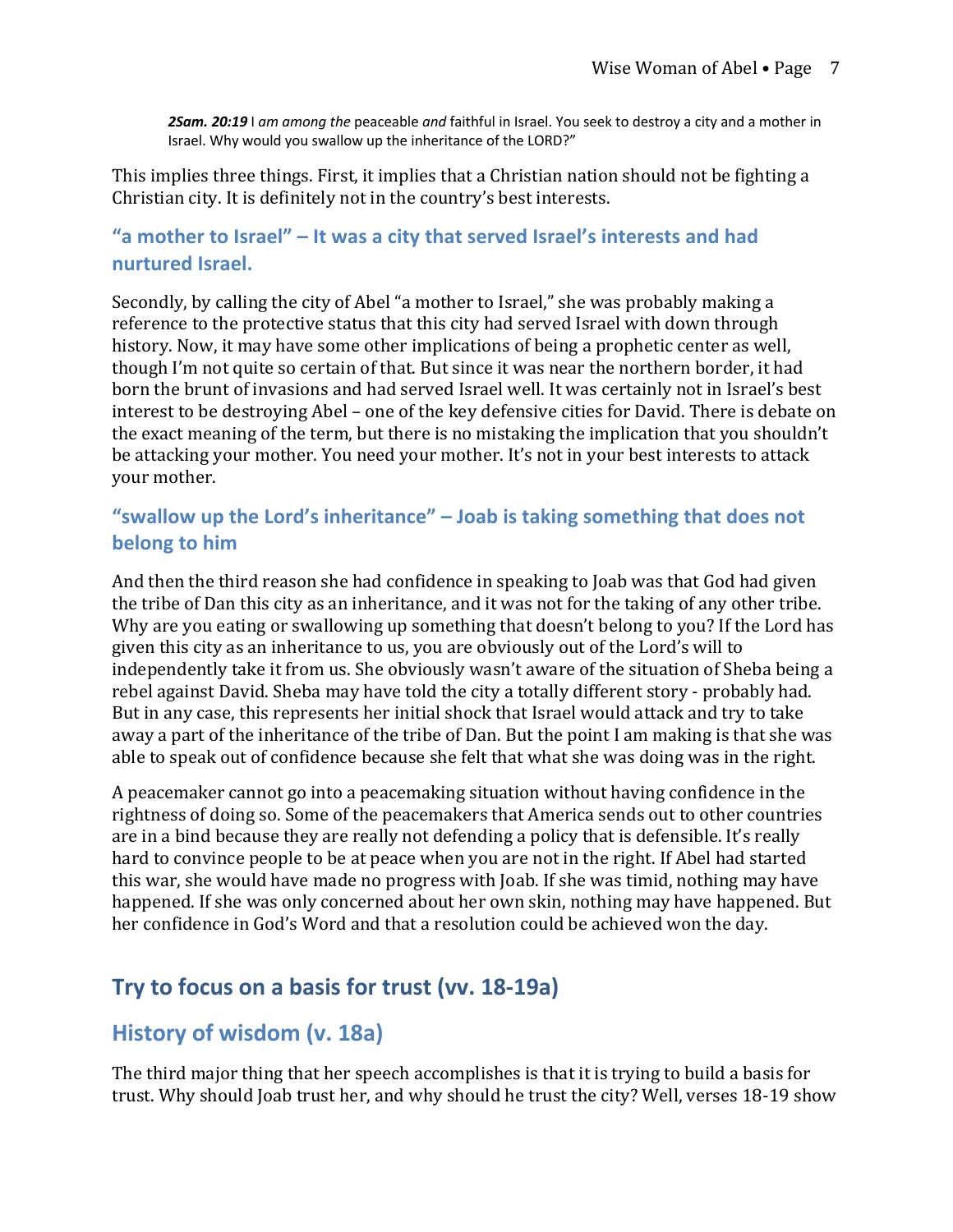three additional things that formed a basis for trust. She told Joab of Abel's history of wisdom.

"They used to talk in former times, saying, 'They shall surely seek *guidance* at Abel,' and so they would end *disputes.*

The city had been trusted for a long time to be a place where you could find wise counsel; and specifically, wise counsel for disputes. We are in a dispute here, so why don't we parley? There is plenty of reason to trust negotiations just based on our history of conflict resolution. So that's the first basis for trust – *a good track record.* 

I've known people who want to be involved in counseling and conflict resolution, yet they not only have no track record of their own success for peacemaking, they have a track record for *creating* constant conflict. Years ago I had a pastor approach me and give me a flier that he wanted me to distribute to the whole congregation. It was advertising his marriage counseling services. And I almost laughed out loud because right on the brochure he gave as one of his chief qualifications (you know, of being empathetic) that he had been divorced three times. And as I asked further questions, I discovered that he had been kicked out of his liberal church pastorate because of his sexual shenanigans with the secretary. Great track record for counseling!? No, there would be no trust for marital counseling there. But the city of Abel has a track record that you can trust.

## **History of conflict resolution (v. 18b)**

So (to review) first of all, Abel had a track record of wisdom. It wasn't just a youngster wanting to counsel. Secondly, it had a track record of actually settling disputes very successfully. She said, "and so they would end disputes." In other words, they were very successful. So she is telling Joab that there were resources in the city for a wise resolution of any conflict, including this one.

## **A commitment to faithfulness and peace (v. 19a)**

Thirdly, she herself was a woman committed to being faithful to the Lord and pursuing peace. She said, "I *am among the* peaceable *and* faithful in Israel." And since she was *among* the peaceable and faithful in Israel, she implies that there were others in the city who could be trusted to pursue peace rather than to simply try to win a war. In effect she was encouraging Joab not to engage in the fallacy of guilt by association. It appears that she didn't even know why Joab was fighting the city, but if there was a good reason, don't assume that everyone in the city has the same issue or the same problem. It really is a veiled rebuke to Joab. But she frames it in a way that forms a basis for trust. Even though it is a speech with Hebrew metaphors that are obscure to us thousands of years later, it really is a cool little speech once you understand the metaphors.

## **Try to appeal to common interests**

But there is a fourth dynamic that I see for peacemaking in this passage: it is that she was trying to appeal to the common interests that they both had. She didn't just focus on who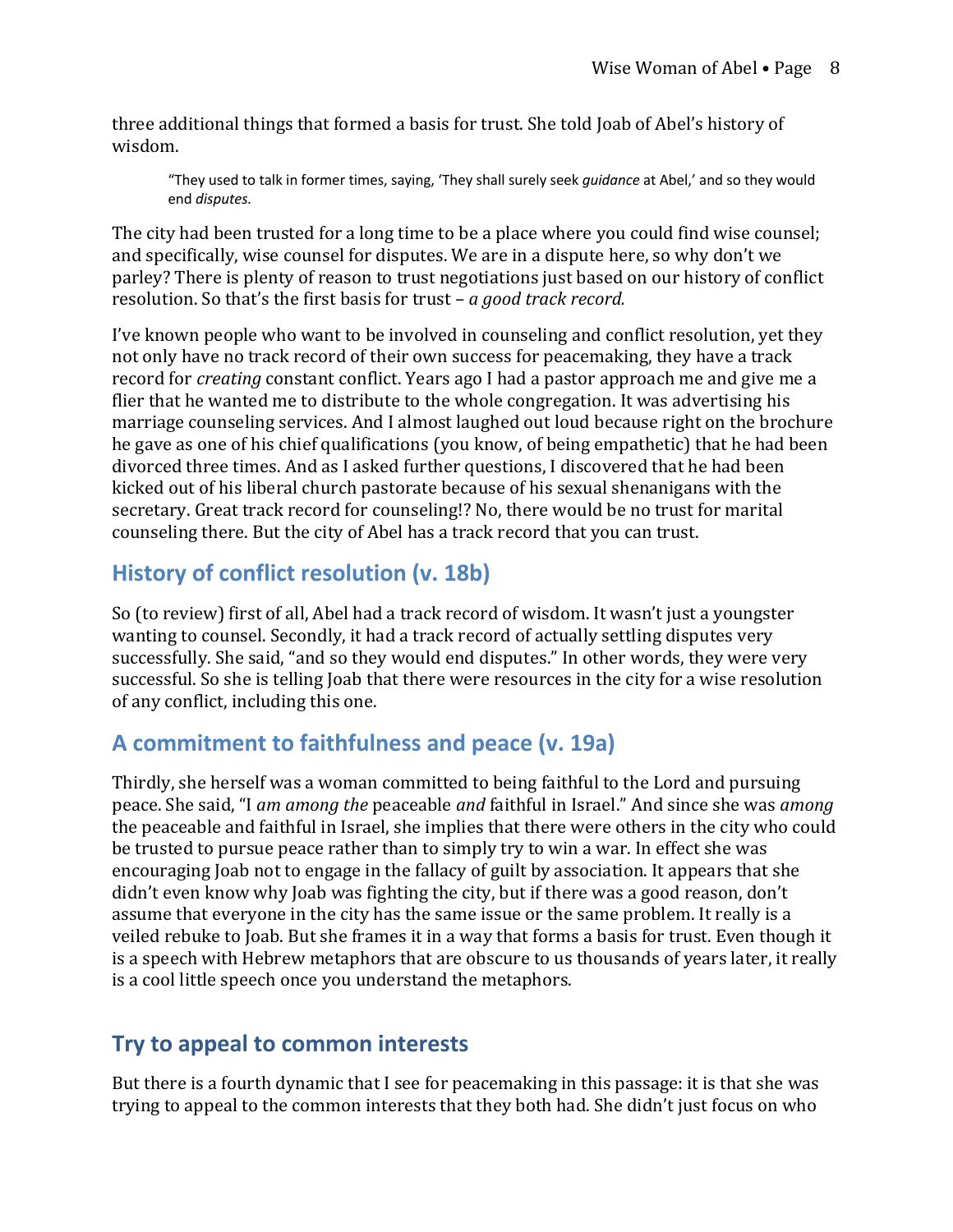was right and who was wrong. She tried to find out what was driving Joab so that she could figure out a way of meeting his goals and still meeting the city's goals. Finding common ground is one of the key principles in Ken Sande's book. *The Peacemaker*. How can we both have our central aims achieved rather than making this a win-lose situation? Now, some situations can't be anything other than win-lose or even lose-lose. But this point is trying to figure out how can we turn it into a win-win situation.

# **Even Joab wasn't interested in destruction for destruction's sake (v. 19b)**

She says,

You seek to destroy a city and a mother in Israel. Why would you swallow up the inheritance of the LORD?"

Whatever she meant by that, it must have struck a chord with Joab because he immediately responds:

… "Far be it, far be it from me, that I should swallow up or destroy!

He is somewhat taken aback by what she had to say. Even Joab had no interest in destruction for destruction's sake. He must have realized that he was partly in the wrong on this. But he also feels that *she has misunderstood*, so he defends himself. His goal was to do away with rebellion and to seek the peace of the nation. So she was able to appeal to a common desire between both parties. And in the past I have shared a number of stories that how show this can be achieved - my most frequently cited one being the 1994 General Assembly of the PCA where we sought a resolution that wasn't perfect, but it met the chief goals of both sides. But you have to do that without compromising Biblical principle. And I won't repeat those stories.

#### **Joab had a vested interest in the future survival of this city (v. 19c)**

Second, she is saying that Joab had a vested interest in the future survival of this city. That's a very important thought. If it really is a mother in Israel, Israel will be hurt if the mother is hurt. Now these kinds of negotiations don't always work out. Pride, anger, and so many other things can get in the way of genuine resolution.

R. L. Dabney gave an account of a delegation from the South begging president Abraham Lincoln to consider a compromise and to not go to war.<sup>1</sup> Colonel Baldwin (representing the South) assured Lincoln that he would not have to compromise his views on Union, and sought to convince Lincoln that they had the votes to eventually make reunion possible if he would only concede the unconstitutional point that was at issue. Colonel Baldwin said,

Only give this assurance to the country, in a proclamation of five lines, and we pledge ourselves that Virginia (and with her the border States) will stand by you as though you were our own Washington. So

<sup>&</sup>lt;sup>1</sup> R. L. Dabney, *Discussions, volume IV* (Vallecito: Ross House Books, 1979), pp. 87-100.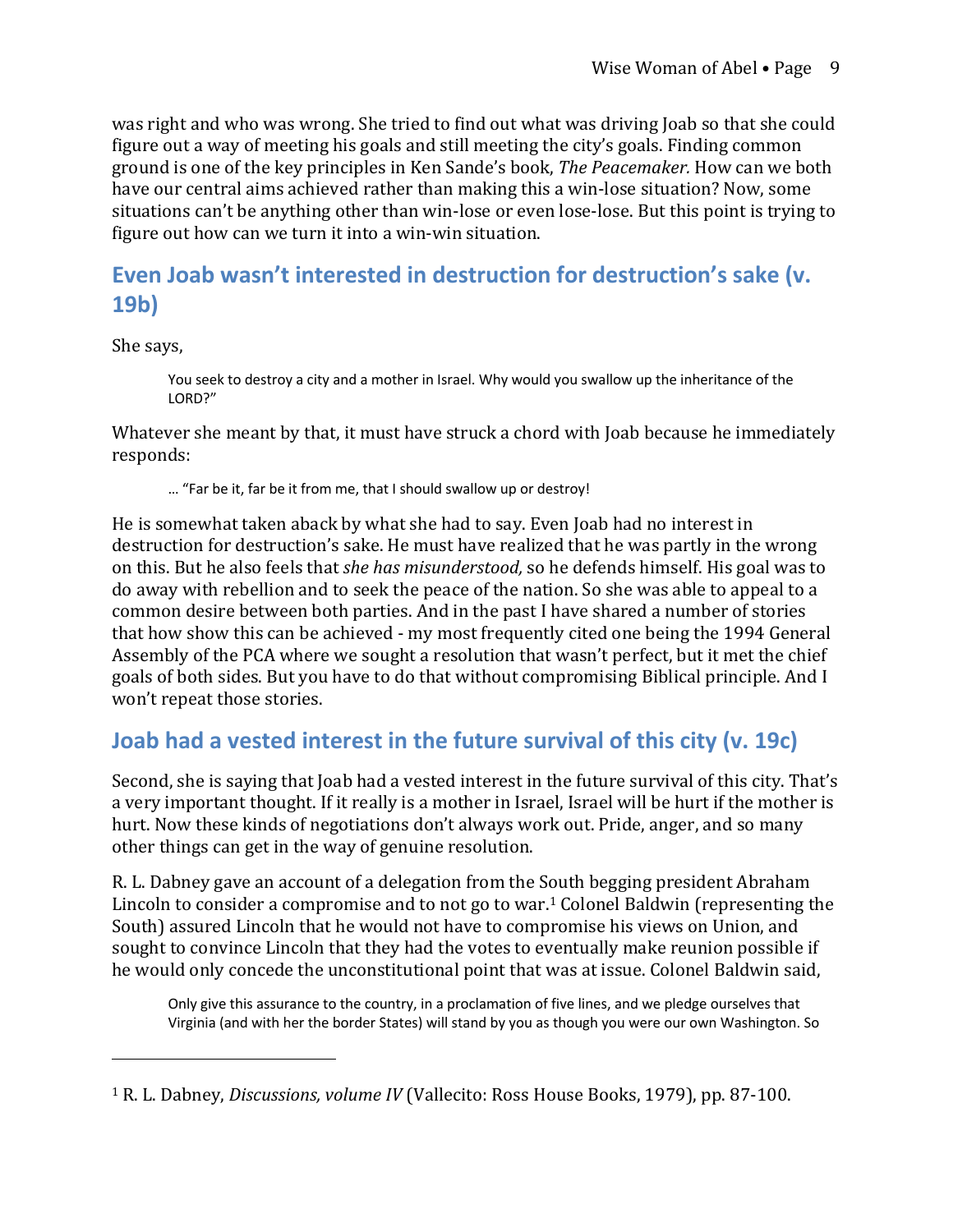sure am I of this, and of the inevitable ruin which will be precipitated by the opposite policy, that I would this day freely consent, if you would let me write those decisive lines, you might cut off my head, were my life my own, the hour after you signed them."

He was offering his life in place of the country going to war, and guaranteeing that union could be achieved without war if he would only get rid of the unconstitutional issue that was so harming the South. So Colonel Baldwin was engaging in exactly this kind of negotiation by showing what was at stake for both sides (horrible, horrible losses) and what would be beneficial to both sides. Unfortunately, Lincoln adamantly refused any compromise, flippantly saying, "What then, would become of my tariff?" So there are no guarantees that peacemaking will work, but appealing to common interests can sometimes be an effective strategy.

#### **Joab comes into agreement with her on these issues (v. 20)**

And in the case of Joab, we've already seen that it worked. In verse 20 Joab says that he had no interest in destroying Abel or swallowing up their inheritance as if it belonged to him. That was not his intent at all.

#### **Narrow down the real problem (v. 21)**

#### **The real troublemaker was Sheba**

Then in verse 21 we see a narrowing down of the discussions to what the real problem was. And you will never have peacemaking if you don't have this point. Too many times the peripheral issues cloud the discussions. Joab was treating Abel's closed gates as being the real problem. Abel was treating Joab's hostile intentions as being the real problem. But it suddenly dawns on Joab that she and the city probably don't have a clue about the real character of Sheba, and he tells her what the real problem is. It's too bad that he hadn't done this earlier. He says,

*2Sam. 20:21* That is not so. But a man from the mountains of Ephraim, Sheba the son of Bichri by name, has raised his hand against the king, against David. Deliver him only, and I will depart from the city."...

Let's assume that the city had 20,000 people in it. By fighting against the city, Joab had been generalizing the problem as being 20,000 strong. When discussion ensued, it got narrowed down from 20,000 to only one problem - Sheba. *And since they both had narrowed things down to agree to the same problem, they could come to resolution.* In the story I told you about Colonel Baldwin and Abraham Lincoln, they couldn't narrow things down to one problem. Lincoln and the Southern Delegation saw two totally different problems and it was impossible to come to an agreement. For the South it was the survival of the Constitution that was at stake. For Lincoln, it was money and maintaining the union. One eyewitness quoted Lincoln as saying, "If I do that, what will become of my revenue? I might as well shut up housekeeping at once!" In my view, Lincoln's unconstitutional philosophy was the Sheba, but that is the subject for another discussion - which I'm sure David Dirksen would be glad to have with you.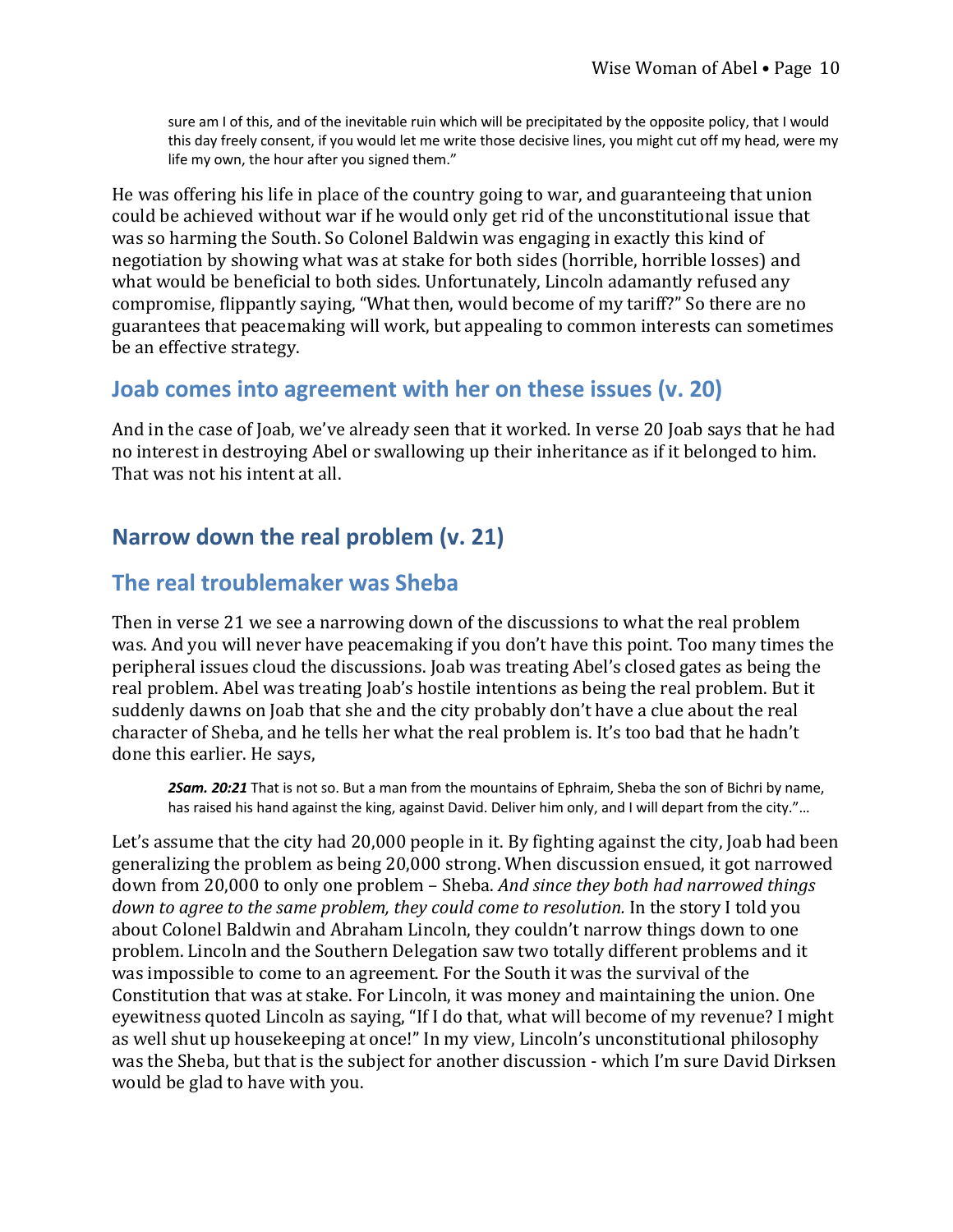#### **She was willing to deal with the real troublemaker**

Though the North was not willing to deal with the unconstitutional philosophy of Lincoln, this woman was certain that her city *would* deal with the real problem. The second half of verse 21:

So the woman said to Joab, "Watch, his head will be thrown to you over the wall."

Because of her willingness to deal with the real problem, she managed to negotiate a deal with Joab. In the process she saved countless lives. But this has application to our lives as well. If the only solution you can think of to resolve a conflict between two people is to ask them to stop it and to be nice, you are unlikely to be successful. Many parents don't deal with the real issues at stake in the conflicts between their children. They try to separate them and try to get them to be nice. But there is likely a sin that needs to be beheaded in one or both of the children before peace can ensue. Without narrowing down the problem we are covering the problem with a Band-Aid.

I have read Christian books on peacemaking that miss this principle completely. All they are focused on is point number IV. And as a result they are useless books. One book on conflict resolution was absolutely confident that they could resolve differences between prolifers and abortion advocates by highlighting things that they have in common. They could work together for a common good. I'm sorry. That won't work. If the godly Biblical essentials are not shared by both sides, then peacemaking will not work. And that is the huge mistake many people make in our culture. Christians want us to be so nice that they end up harboring the enemy of God and the enemy of His Word. For example, they stay in a liberal denomination that has denied the Gospel, denied the inerrancy of Scripture, has promoted homosexuality and abortion, and they have stayed because they are focusing on some things that they have in common and yet are utterly ignoring the dangerous Shebas who need to be metaphorically beheaded. And in the process the whole church keeps getting more and more corrupt. The Shebas guarantee that they will get more corrupt. And by the way, a lot of times it is the women who keep the families in those liberal churches. They are so focused on relationships that they are willing to put up with the Sebas. They are not acting as true peacemakers. They are peace fakers.

And the applications of this can go to other areas of life. As long as politicians in Washington DC are treasonous Constitution-breakers who perjure themselves by violating their oath to the constitution, no Constitutionalist should even bother looking for common ground over which they can compromise on bills. You cannot overlook the essentials. Maybe I am naive, but I think that is ridiculous. There are some things that you must fight a win-lose battle over. Some people mock Dr. Ron Paul for being Dr No and not accomplishing anything. I take that as a badge of honor for him. There are some things so bad that if you don't fight for them, you are being faithless. In the last century, J. Gresham Machen worded it well in his fight against liberalism. He said,

In the sphere of religion, as in other spheres, the things about which men are agreed are apt to be the things that are least worth holding; the really important things are the things about which men will fight.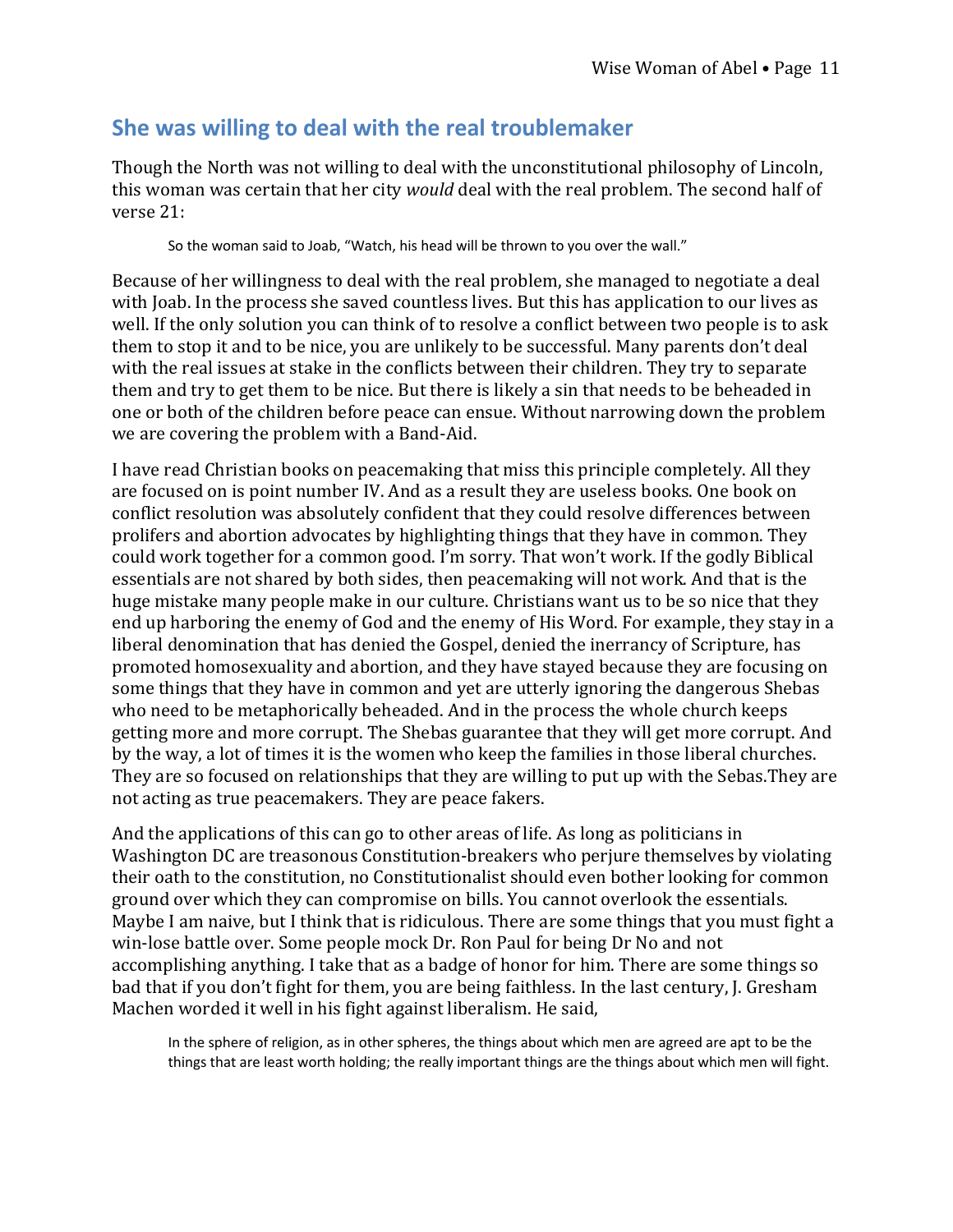And there are too many people who want us to leave the Shebas alone. We saw that at our State capitol this past week - Christians who aren't willing to abolish abortion through State and county nullification. That's a doable thing. But they are trying to regulate abortion. And we see this all across the States. You see State after State where Christians are trying to gain common ground with unbelievers over a heartbeat or over pulling people's hearts strings on the gruesomness of late term abortion. And so what do they come up with? Anaesthesia for the baby! Give me a break. That was so disheartening to see that debate last year. But Joab knew that if he left Sheba alone, the whole kingdom was in jeopardy. There can be no peace treaty between prolifers and abortionists because abortion is a Sheba that must be stopped, abolished, ended - period. That's why Jarrod started End Abortion Now in Nebraska. That must be a battle that continues until abortion is criminalized. Nothing less honors God's law. And nothing less really takes God's grace seriously. If the first four points are being followed without the godly goal of point V, you actually end up sweeping the problems under the carpet and perpetuating them.

So yes, we should try to make contact with those that we are war with (point  $I - I'm$  not saying we can't dialogue with unbelievers; we should). And we should speak with the confidence that comes from knowing the Bible and standing for truth (point II), it is always helpful if the other side knows that we are trustworthy - that we will keep our word (point III), and it is useful to appeal to common interests as we present our goals (point IV). I'm not opposed to *that* kind of incrementalism. But let's make sure that we really are dealing with the problems that *God* sees as the most important problems and *not see the conflict itself as being the only problem.* After all, Christ promised to bring the sword and conflict. We just need to make sure we are engaged in the right conflicrts and the right peacemaking. Some people are so conflict averse that they will never deal with Sheba. But this unnamed lady was a true peacemaker because she was quite willing to fight against Sheba, once she understood that Sheba was the problem. And this was a place where Joab was right, and she *did* need to be instructed on that.

## **Go through the same process with the other side and get both sides to deal definitively with the real issues (v. 22)**

And in verse 22 she went through the same process of convincing the leaders of Abel to deal with the same issues. Verse 22 says,

*2Sam. 20:22* Then the woman in her wisdom went to all the people. And they cut off the head of Sheba the son of Bichri, and threw *it* out to Joab. Then he blew a trumpet, and they withdrew from the city, every man to his tent. So Joab returned to the king at Jerusalem.

This verse shows the power that wisdom and peacemaking can have to change cities. You don't have to have bazookas and tanks to win a culture. You only have to have the truth and to use it under the power of God's Spirit and with His blessing. And if you are skeptical about whether that is possible, you don't know history. You need to read about how country after country was won to Christ against impossible odds in the 300's and following: Armenia, England, Scotland, Ireland, Germany, Italy, Spain, etc. They were won by the Word of God being preached and lived out by tiny Christian minorities. Most culture wars down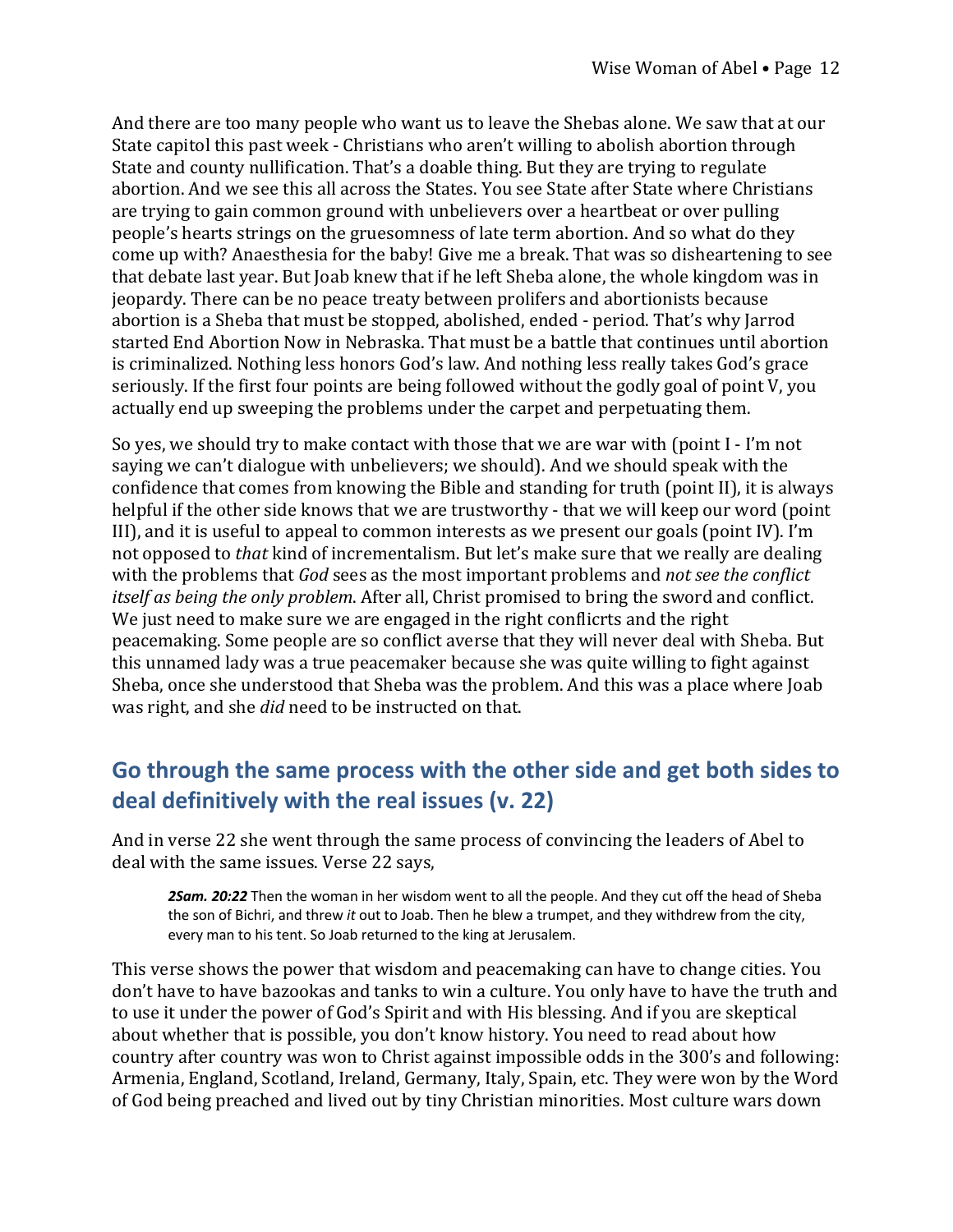through history have been won by minorities unwilling to compromise. Let me repeat that: most culture wars down through history have been won by minorities unwilling to compromise - whether those minorities were believers or unbelievers. In the last century it was small relentless God-hating minorities that brought communism to country after country - with devastating death and carnage. In the early 1900s it was relentless minority of feminists that turned families, churches, and nation away from its godly roots. In recent years it has been relentless minorities that have taught in schools, influenced politicians, and brought crtical race theory and other aspects of destructive critical theories into every nook and cranny of life. Minorities have taken over because Christians don't know where to draw the line in the sand - we compromise ourselves to death. Dabney passionately argued that government schools needed to be killed in their infancy or they would produce horrible results in our nation. When you read his essay from the 1800s you will realize that he was describing exactly the outcomes that we see today. It was almost prophetic. It is the inevitable result of government education. Yet Christians found it easy to take free money the cheese in the rat trap. By the way, even though Herbster does not like government schools or the taxes that fund government schools and wants to put pressure on them by letting every dollar of tax funding for education to follow students to private schools, you know what the enemy will immediately do - they will control all the private schools that take that money. We need to cut things off at the root. All of the DC agencies are unconstitutional. Until we cut back government programs and ungodly ventures, we will not have success. We need to deal with the real problem and be relentless about it. Though its not a Christian organization, I love a lot of the bills and plans of Downsize DC. They have a lot of the principles that this woman of Abel had. They are going for the gusto. We need to learn from them.

#### **Conclusion**

So this passage gives us a glimmer of hope in the midst of horrible political circumstances. Think of how hopeless their circumstances were. On the one side, an entire city was facing death. On the other side, David was being held captive to a certain degree by the political machinery. It could have been discouraging times to live in. Yet here was a woman who had the faith to instantly take advantage of a providential opportunity, and as a result of doing so, she brought a peace that seemed impossible just hours before. Peacemaking can sometimes happen from people and places far removed from the centers of power. God can use the most unlikely of candidates. Previously we looked at a little slave girl in Syria speaking with confidence about God's ability to heal her mistress' husband, the powerful Naaman. And think of the national peace that came from that little maid's testimony.

And the application really goes way beyond peacemaking. Do we have the courage to take advantage of the providential opportunities God brings into our paths? Or do you shut your mouth out of nervousness? God could use you to turn our city upside down - with a simple speech to the mayor or the city council, or a divine contact at the St. Saint Patrick's Day parade.

And if you want a book of stories from the past 2000 years of unknown men, women, and even children who had a profound impact upon their local cities, read George Grant's very-